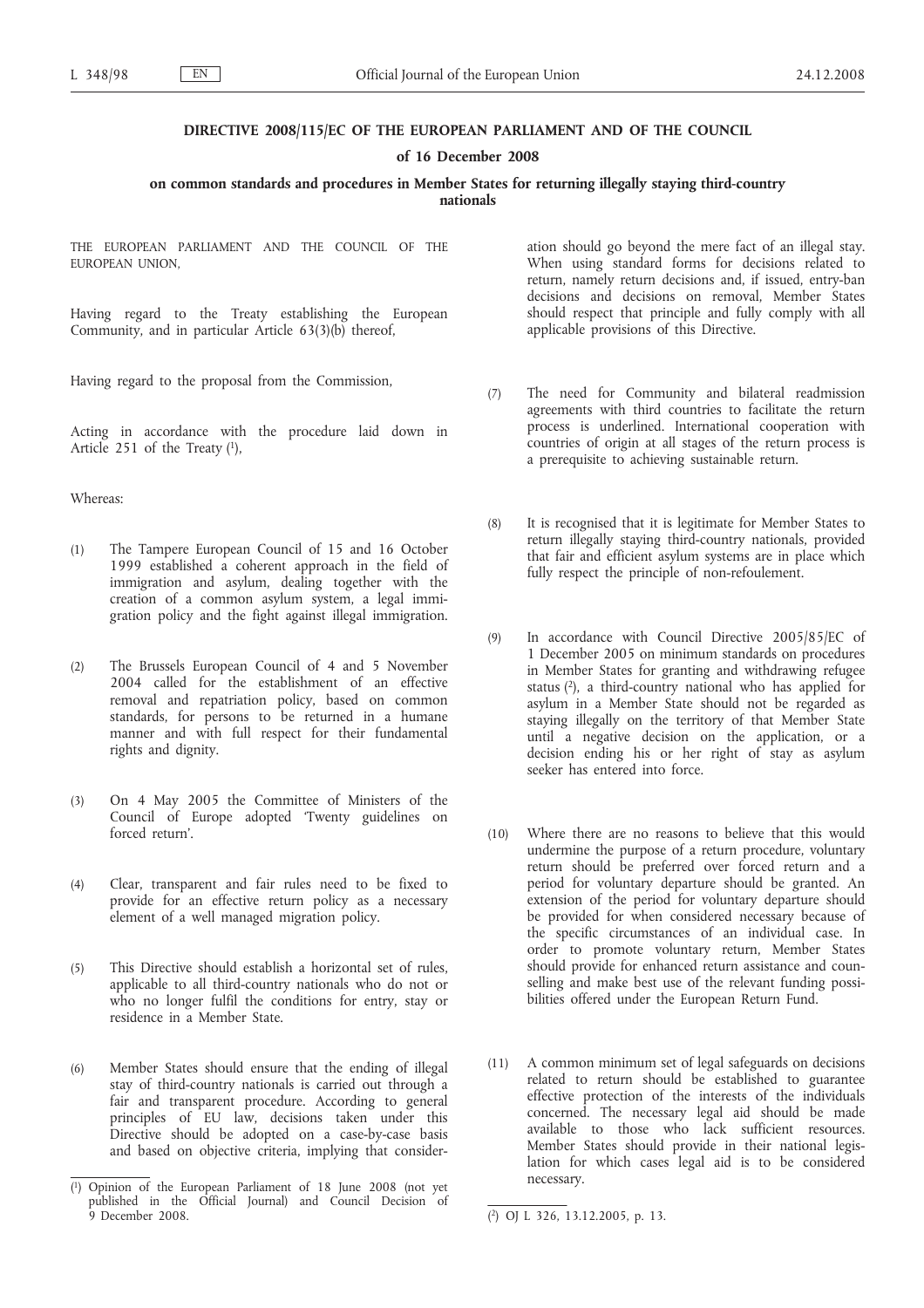- (12) The situation of third-country nationals who are staying illegally but who cannot yet be removed should be addressed. Their basic conditions of subsistence should be defined according to national legislation. In order to be able to demonstrate their specific situation in the event of administrative controls or checks, such persons should be provided with written confirmation of their situation. Member States should enjoy wide discretion concerning the form and format of the written confirmation and should also be able to include it in decisions related to return adopted under this Directive.
- (13) The use of coercive measures should be expressly subject to the principles of proportionality and effectiveness with regard to the means used and objectives pursued. Minimum safeguards for the conduct of forced return should be established, taking into account Council Decision 2004/573/EC of 29 April 2004 on the organisation of joint flights for removals from the territory of two or more Member States, of third-country nationals who are subjects of individual removal orders  $(1)$ . Member States should be able to rely on various possibilities to monitor forced return.
- (14) The effects of national return measures should be given a European dimension by establishing an entry ban prohibiting entry into and stay on the territory of all the Member States. The length of the entry ban should be determined with due regard to all relevant circumstances of an individual case and should not normally exceed five years. In this context, particular account should be taken of the fact that the third-country national concerned has already been the subject of more than one return decision or removal order or has entered the territory of a Member State during an entry ban.
- (15) It should be for the Member States to decide whether or not the review of decisions related to return implies the power for the reviewing authority or body to substitute its own decision related to the return for the earlier decision.
- (16) The use of detention for the purpose of removal should be limited and subject to the principle of proportionality with regard to the means used and objectives pursued. Detention is justified only to prepare the return or carry out the removal process and if the application of less coercive measures would not be sufficient.
- (17) Third-country nationals in detention should be treated in a humane and dignified manner with respect for their fundamental rights and in compliance with international and national law. Without prejudice to the initial appre-

hension by law-enforcement authorities, regulated by national legislation, detention should, as a rule, take place in specialised detention facilities.

- (18) Member States should have rapid access to information on entry bans issued by other Member States. This information sharing should take place in accordance with Regulation (EC) No 1987/2006 of the European Parliament and of the Council of 20 December 2006 on the establishment, operation and use of the second generation Schengen Information System (SIS II) (2).
- (19) Cooperation between the institutions involved at all levels in the return process and the exchange and promotion of best practices should accompany the implementation of this Directive and provide European added value.
- (20) Since the objective of this Directive, namely to establish common rules concerning return, removal, use of coercive measures, detention and entry bans, cannot be sufficiently achieved by the Member States and can therefore, by reason of its scale and effects, be better achieved at Community level, the Community may adopt measures, in accordance with the principle of subsidiarity as set out in Article 5 of the Treaty. In accordance with the principle of proportionality, as set out in that Article, this Directive does not go beyond what is necessary to achieve that objective.
- (21) Member States should implement this Directive without discrimination on the basis of sex, race, colour, ethnic or social origin, genetic features, language, religion or belief, political or any other opinions, membership of a national minority, property, birth, disability, age or sexual orientation.
- (22) In line with the 1989 United Nations Convention on the Rights of the Child, the 'best interests of the child' should be a primary consideration of Member States when implementing this Directive. In line with the European Convention for the Protection of Human Rights and Fundamental Freedoms, respect for family life should be a primary consideration of Member States when implementing this Directive.
- (23) Application of this Directive is without prejudice to the obligations resulting from the Geneva Convention relating to the Status of Refugees of 28 July 1951, as amended by the New York Protocol of 31 January 1967.
- (24) This Directive respects the fundamental rights and observes the principles recognised in particular by the Charter of Fundamental Rights of the European Union.

<sup>(</sup> 1) OJ L 261, 6.8.2004, p. 28. (

 $\overline{(^2)}$  OJ L 381, 28.12.2006, p. 4.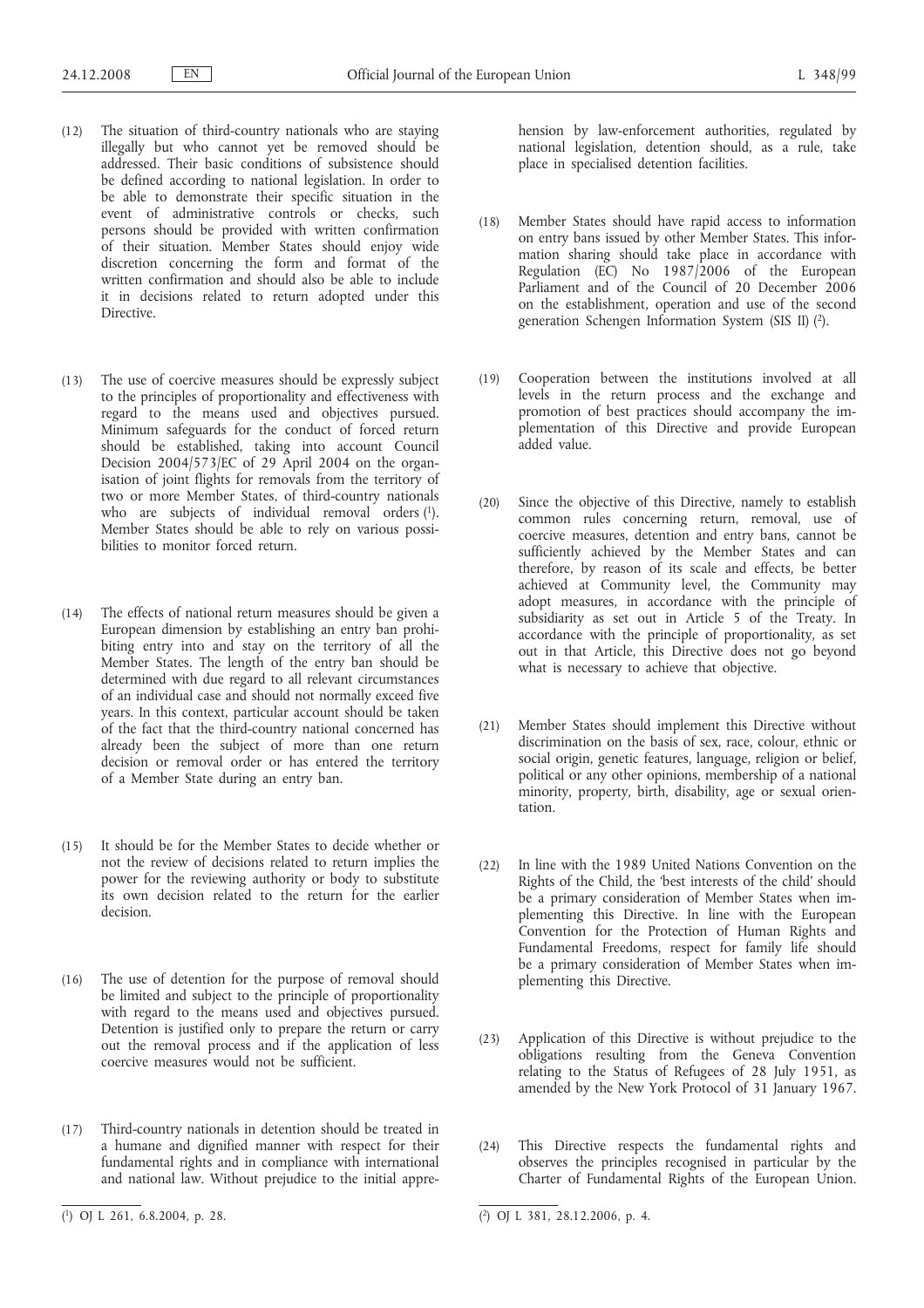- (25) In accordance with Articles 1 and 2 of the Protocol on the position of Denmark annexed to the Treaty on European Union and the Treaty establishing the European Community, Denmark is not taking part in the adoption of this Directive and is not bound by it or subject to its application. Given that this Directive builds — to the extent that it applies to third-country nationals who do not fulfil or who no longer fulfil the conditions of entry in accordance with the Schengen Borders Code  $(1)$  — upon the Schengen acquis under the provisions of Title IV of Part Three of the Treaty establishing the European Community, Denmark shall, in accordance with Article 5 of the said Protocol, decide, within a period of six months after the adoption of this Directive, whether it will implement it in its national law.
- (26) To the extent that it applies to third-country nationals who do not fulfil or who no longer fulfil the conditions of entry in accordance with the Schengen Borders Code, this Directive constitutes a development of provisions of the Schengen acquis in which the United Kingdom does not take part, in accordance with Council Decision  $2000/365/\overline{EC}$  of 29 May 2000 concerning the request of the United Kingdom of Great Britain and Northern Ireland to take part in some of the provisions of the Schengen acquis (2); moreover, in accordance with Articles 1 and 2 of the Protocol on the position of the United Kingdom and Ireland annexed to the Treaty on European Union and to the Treaty establishing the European Community, and without prejudice to Article 4 of the said Protocol, the United Kingdom is not taking part in the adoption of this Directive and is therefore not bound by it in its entirety or subject to its application.
- (27) To the extent that it applies to third-country nationals who do not fulfil or who no longer fulfil the conditions of entry in accordance with the Schengen Borders Code, this Directive constitutes a development of provisions of the Schengen acquis in which Ireland does not take part, in accordance with Council Decision 2002/192/EC of 28 February 2002 concerning Ireland's request to take part in some of the provisions of the Schengen acquis  $(3)$ ; moreover, in accordance with Articles 1 and 2 of the Protocol on the position of the United Kingdom and Ireland annexed to the Treaty on European Union and to the Treaty establishing the European Community, and without prejudice to Article 4 of the said Protocol, Ireland is not taking part in the adoption of this Directive and is therefore not bound by it in its entirety or subject to its application.
- (28) As regards Iceland and Norway, this Directive constitutes — to the extent that it applies to third-country nationals who do not fulfil or who no longer fulfil the conditions of entry in accordance with the Schengen Borders Code — a development of provisions of the Schengen acquis within the meaning of the Agreement concluded by the

( 3) OJ L 64, 7.3.2002, p. 20.

Council of the European Union and the Republic of Iceland and the Kingdom of Norway concerning the association of those two States with the implementation, application and development of the Schengen acquis, which fall within the area referred to in Article 1, point C, of Council Decision 1999/437/EC (4) on certain arrangements for the application of that Agreement.

- (29) As regards Switzerland, this Directive constitutes to the extent that it applies to third-country nationals who do not fulfil or who no longer fulfil the conditions of entry in accordance with the Schengen Borders Code a development of provisions of the Schengen acquis within the meaning of the Agreement between the European Union, the European Community and the Swiss Confederation on the Swiss Confederation's association with the implementation, application and development of the Schengen acquis, which fall within the area referred to in Article 1, point C, of Decision 1999/437/EC read in conjunction with Article 3 of Council Decision 2008/146/EC  $(5)$  on the conclusion, on behalf of the European Community, of that Agreement.
- (30) As regards Liechtenstein, this Directive constitutes to the extent that it applies to third-country nationals who do not fulfil or who no longer fulfil the conditions of entry in accordance with the Schengen Borders Code a development of provisions of the Schengen acquis within the meaning of the Protocol between the European Union, the European Community, the Swiss Confederation and the Principality of Liechtenstein on the accession of the Principality of Liechtenstein to the Agreement between the European Union, the European Community and the Swiss Confederation on the Swiss Confederation's association with the implementation, application and development of the Schengen acquis, which fall within the area referred to in Article 1, point C, of Decision 1999/437/EC read in conjunction with Article 3 of Council Decision  $2008/261/EC$  ( $6$ ) on the signature, on behalf of the European Community, and on the provisional application of, certain provisions of that Protocol,

HAVE ADOPTED THIS DIRECTIVE:

### CHAPTER I

### **GENERAL PROVISIONS**

#### *Article 1*

#### **Subject matter**

This Directive sets out common standards and procedures to be applied in Member States for returning illegally staying thirdcountry nationals, in accordance with fundamental rights as general principles of Community law as well as international law, including refugee protection and human rights obligations.

<sup>(</sup> 1) Regulation (EC) No 562/2006 of the European Parliament and of the Council of 15 March 2006 establishing a Community Code on the rules governing the movement of persons across borders (Schengen Borders Code) (OJ L 105, 13.4.2006, p. 1).

<sup>(</sup> 2) OJ L 131, 1.6.2000, p. 43.

<sup>(</sup> 4) OJ L 176, 10.7.1999, p. 31.

<sup>(</sup> 5) OJ L 53, 27.2.2008, p. 1.

<sup>(</sup> 6) OJ L 83, 26.3.2008, p. 3.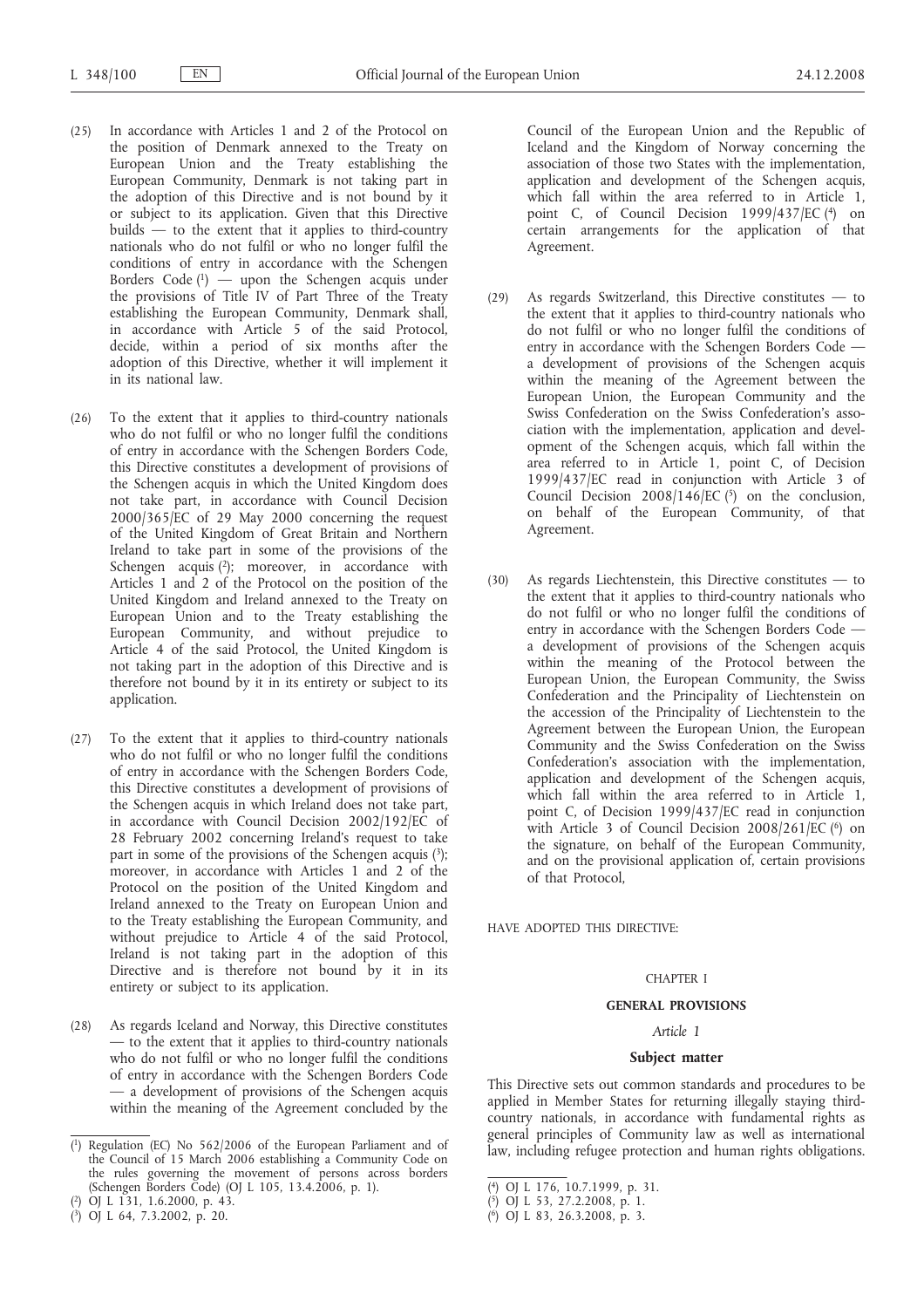### *Article 2*

### **Scope**

1. This Directive applies to third-country nationals staying illegally on the territory of a Member State.

2. Member States may decide not to apply this Directive to third-country nationals who:

- (a) are subject to a refusal of entry in accordance with Article 13 of the Schengen Borders Code, or who are apprehended or intercepted by the competent authorities in connection with the irregular crossing by land, sea or air of the external border of a Member State and who have not subsequently obtained an authorisation or a right to stay in that Member State;
- (b) are subject to return as a criminal law sanction or as a consequence of a criminal law sanction, according to national law, or who are the subject of extradition procedures.

3. This Directive shall not apply to persons enjoying the Community right of free movement as defined in Article 2(5) of the Schengen Borders Code.

## *Article 3*

### **Definitions**

For the purpose of this Directive the following definitions shall apply:

- 1. 'third-country national' means any person who is not a citizen of the Union within the meaning of Article 17(1) of the Treaty and who is not a person enjoying the Community right of free movement, as defined in Article 2(5) of the Schengen Borders Code;
- 2. 'illegal stay' means the presence on the territory of a Member State, of a third-country national who does not fulfil, or no longer fulfils the conditions of entry as set out in Article 5 of the Schengen Borders Code or other conditions for entry, stay or residence in that Member State;
- 3. 'return' means the process of a third-country national going back — whether in voluntary compliance with an obligation to return, or enforced — to:
	- his or her country of origin, or
	- a country of transit in accordance with Community or bilateral readmission agreements or other arrangements, or
- another third country, to which the third-country national concerned voluntarily decides to return and in which he or she will be accepted;
- 4. 'return decision' means an administrative or judicial decision or act, stating or declaring the stay of a third-country national to be illegal and imposing or stating an obligation to return;
- 5. 'removal' means the enforcement of the obligation to return, namely the physical transportation out of the Member State;
- 6. 'entry ban' means an administrative or judicial decision or act prohibiting entry into and stay on the territory of the Member States for a specified period, accompanying a return decision;
- 7. 'risk of absconding' means the existence of reasons in an individual case which are based on objective criteria defined by law to believe that a third-country national who is the subject of return procedures may abscond;
- 8. 'voluntary departure' means compliance with the obligation to return within the time-limit fixed for that purpose in the return decision;
- 9. 'vulnerable persons' means minors, unaccompanied minors, disabled people, elderly people, pregnant women, single parents with minor children and persons who have been subjected to torture, rape or other serious forms of psychological, physical or sexual violence.

### *Article 4*

### **More favourable provisions**

1. This Directive shall be without prejudice to more favourable provisions of:

- (a) bilateral or multilateral agreements between the Community or the Community and its Member States and one or more third countries;
- (b) bilateral or multilateral agreements between one or more Member States and one or more third countries.

2. This Directive shall be without prejudice to any provision which may be more favourable for the third-country national, laid down in the Community acquis relating to immigration and asylum.

3. This Directive shall be without prejudice to the right of the Member States to adopt or maintain provisions that are more favourable to persons to whom it applies provided that such provisions are compatible with this Directive.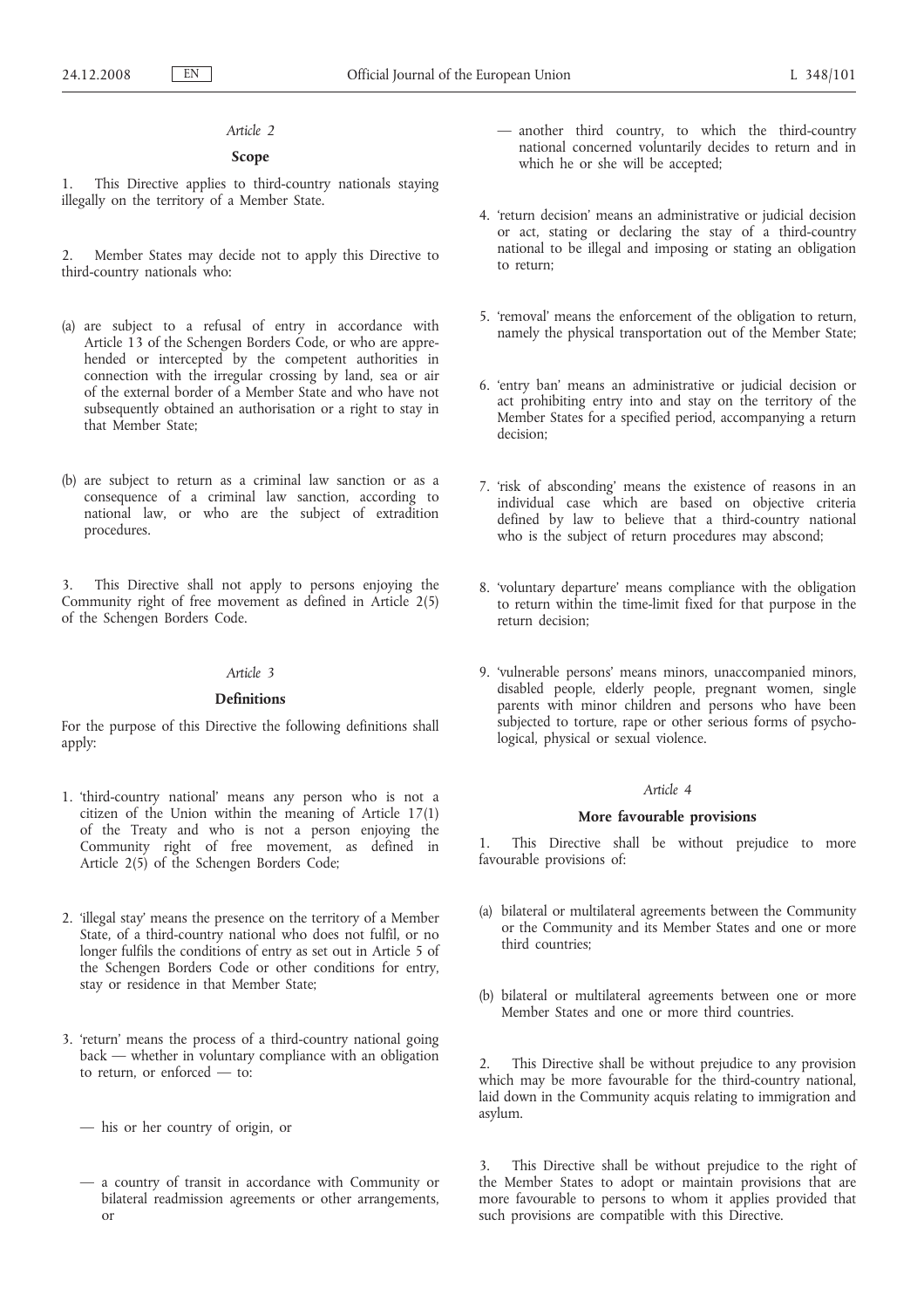With regard to third-country nationals excluded from the scope of this Directive in accordance with Article 2(2)(a), Member States shall:

(a) ensure that their treatment and level of protection are no less favourable than as set out in Article 8(4) and (5) (limitations on use of coercive measures), Article 9(2)(a) (postponement of removal), Article 14(1) (b) and (d) (emergency health care and taking into account needs of vulnerable persons), and Articles 16 and 17 (detention conditions) and

(b) respect the principle of non-refoulement.

#### *Article 5*

### **Non-refoulement, best interests of the child, family life and state of health**

When implementing this Directive, Member States shall take due account of:

(a) the best interests of the child;

(b) family life;

(c) the state of health of the third-country national concerned,

and respect the principle of non-refoulement.

### CHAPTER II

### **TERMINATION OF ILLEGAL STAY**

## *Article 6*

### **Return decision**

1. Member States shall issue a return decision to any thirdcountry national staying illegally on their territory, without prejudice to the exceptions referred to in paragraphs 2 to 5.

2. Third-country nationals staying illegally on the territory of a Member State and holding a valid residence permit or other authorisation offering a right to stay issued by another Member State shall be required to go to the territory of that other Member State immediately. In the event of non-compliance by the third-country national concerned with this requirement, or where the third-country national's immediate departure is required for reasons of public policy or national security, paragraph 1 shall apply.

Member States may refrain from issuing a return decision to a third-country national staying illegally on their territory if the third-country national concerned is taken back by another Member State under bilateral agreements or arrangements existing on the date of entry into force of this Directive. In

such a case the Member State which has taken back the third-country national concerned shall apply paragraph 1.

4. Member States may at any moment decide to grant an autonomous residence permit or other authorisation offering a right to stay for compassionate, humanitarian or other reasons to a third-country national staying illegally on their territory. In that event no return decision shall be issued. Where a return decision has already been issued, it shall be withdrawn or suspended for the duration of validity of the residence permit or other authorisation offering a right to stay.

If a third-country national staying illegally on the territory of a Member State is the subject of a pending procedure for renewing his or her residence permit or other authorisation offering a right to stay, that Member State shall consider refraining from issuing a return decision, until the pending procedure is finished, without prejudice to paragraph 6.

6. This Directive shall not prevent Member States from adopting a decision on the ending of a legal stay together with a return decision and/or a decision on a removal and/or entry ban in a single administrative or judicial decision or act as provided for in their national legislation, without prejudice to the procedural safeguards available under Chapter III and under other relevant provisions of Community and national law.

#### *Article 7*

## **Voluntary departure**

1. A return decision shall provide for an appropriate period for voluntary departure of between seven and thirty days, without prejudice to the exceptions referred to in paragraphs 2 and 4. Member States may provide in their national legislation that such a period shall be granted only following an application by the third-country national concerned. In such a case, Member States shall inform the third-country nationals concerned of the possibility of submitting such an application.

The time period provided for in the first subparagraph shall not exclude the possibility for the third-country nationals concerned to leave earlier.

2. Member States shall, where necessary, extend the period for voluntary departure by an appropriate period, taking into account the specific circumstances of the individual case, such as the length of stay, the existence of children attending school and the existence of other family and social links.

3. Certain obligations aimed at avoiding the risk of absconding, such as regular reporting to the authorities, deposit of an adequate financial guarantee, submission of documents or the obligation to stay at a certain place may be imposed for the duration of the period for voluntary departure.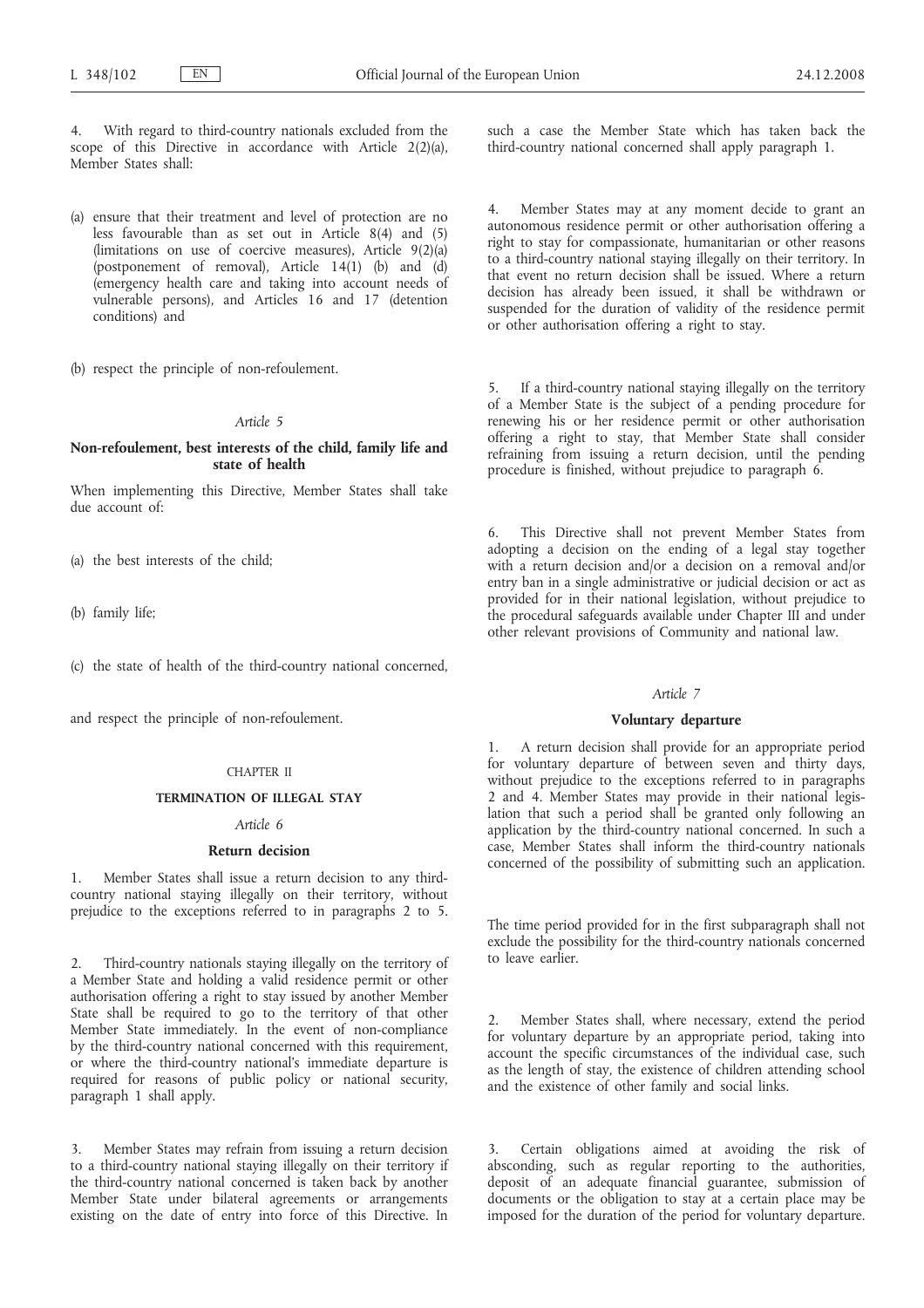If there is a risk of absconding, or if an application for a legal stay has been dismissed as manifestly unfounded or fraudulent, or if the person concerned poses a risk to public policy, public security or national security, Member States may refrain from granting a period for voluntary departure, or may grant a period shorter than seven days.

### *Article 8*

### **Removal**

1. Member States shall take all necessary measures to enforce the return decision if no period for voluntary departure has been granted in accordance with Article 7(4) or if the obligation to return has not been complied with within the period for voluntary departure granted in accordance with Article 7.

2. If a Member State has granted a period for voluntary departure in accordance with Article 7, the return decision may be enforced only after the period has expired, unless a risk as referred to in Article 7(4) arises during that period.

3. Member States may adopt a separate administrative or judicial decision or act ordering the removal.

4. Where Member States use — as a last resort — coercive measures to carry out the removal of a third-country national who resists removal, such measures shall be proportionate and shall not exceed reasonable force. They shall be implemented as provided for in national legislation in accordance with fundamental rights and with due respect for the dignity and physical integrity of the third-country national concerned.

5. In carrying out removals by air, Member States shall take into account the Common Guidelines on security provisions for joint removals by air annexed to Decision 2004/573/EC.

6. Member States shall provide for an effective forced-return monitoring system.

### *Article 9*

#### **Postponement of removal**

1. Member States shall postpone removal:

- (a) when it would violate the principle of non-refoulement, or
- (b) for as long as a suspensory effect is granted in accordance with Article 13(2).

2. Member States may postpone removal for an appropriate period taking into account the specific circumstances of the individual case. Member States shall in particular take into account:

- (a) the third-country national's physical state or mental capacity;
- (b) technical reasons, such as lack of transport capacity, or failure of the removal due to lack of identification.

If a removal is postponed as provided for in paragraphs 1 and 2, the obligations set out in Article  $7(3)$  may be imposed on the third-country national concerned.

### *Article 10*

### **Return and removal of unaccompanied minors**

1. Before deciding to issue a return decision in respect of an unaccompanied minor, assistance by appropriate bodies other than the authorities enforcing return shall be granted with due consideration being given to the best interests of the child.

2. Before removing an unaccompanied minor from the territory of a Member State, the authorities of that Member State shall be satisfied that he or she will be returned to a member of his or her family, a nominated guardian or adequate reception facilities in the State of return.

## *Article 11*

### **Entry ban**

1. Return decisions shall be accompanied by an entry ban:

- (a) if no period for voluntary departure has been granted, or
- (b) if the obligation to return has not been complied with.

In other cases return decisions may be accompanied by an entry ban.

The length of the entry ban shall be determined with due regard to all relevant circumstances of the individual case and shall not in principle exceed five years. It may however exceed five years if the third-country national represents a serious threat to public policy, public security or national security.

3. Member States shall consider withdrawing or suspending an entry ban where a third-country national who is the subject of an entry ban issued in accordance with paragraph 1, second subparagraph, can demonstrate that he or she has left the territory of a Member State in full compliance with a return decision.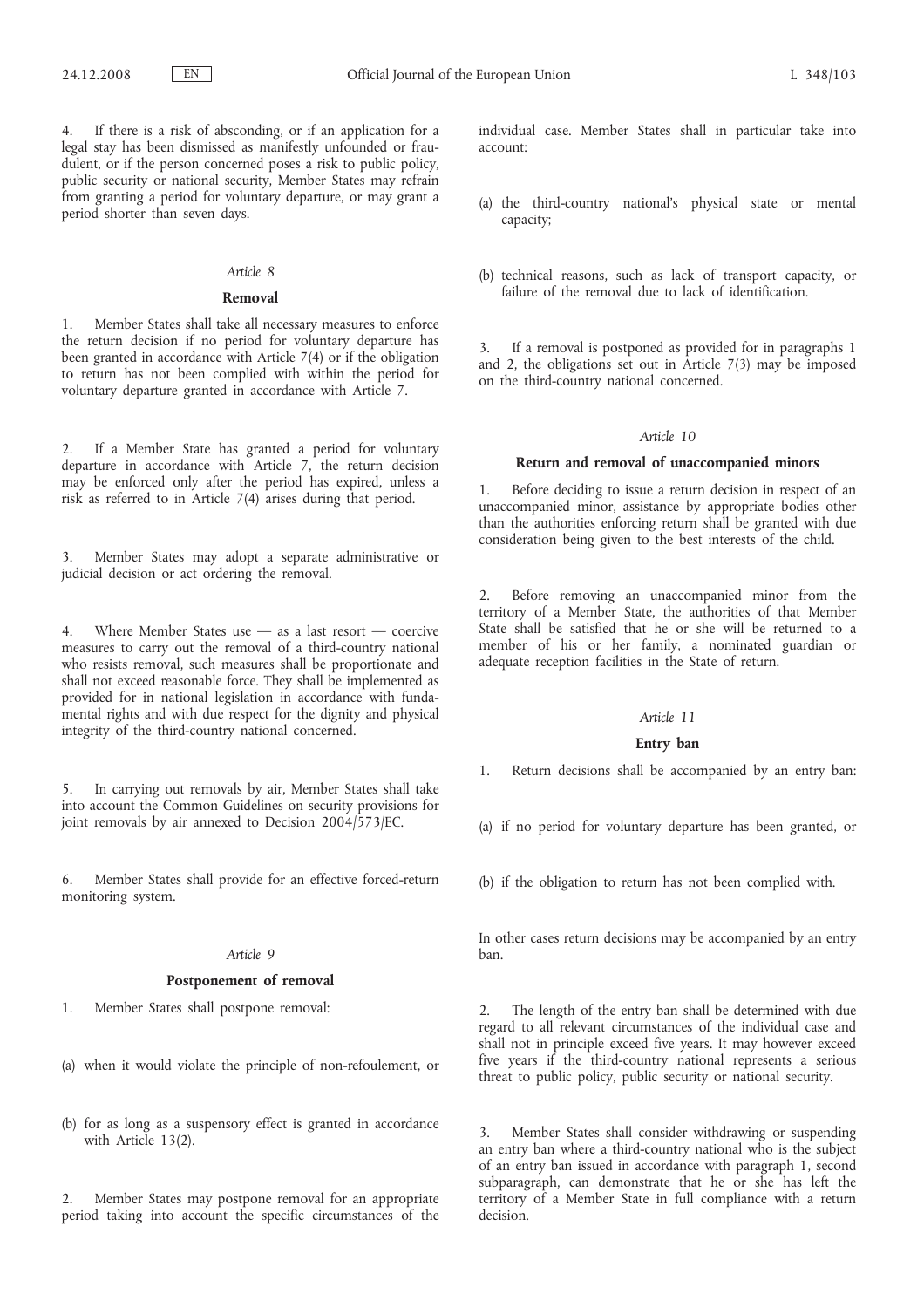Victims of trafficking in human beings who have been granted a residence permit pursuant to Council Directive 2004/81/EC of 29 April 2004 on the residence permit issued to third-country nationals who are victims of trafficking in human beings or who have been the subject of an action to facilitate illegal immigration, who cooperate with the competent authorities  $(1)$ shall not be subject of an entry ban without prejudice to paragraph 1, first subparagraph, point (b), and provided that the third-country national concerned does not represent a threat to public policy, public security or national security.

Member States may refrain from issuing, withdraw or suspend an entry ban in individual cases for humanitarian reasons.

Member States may withdraw or suspend an entry ban in individual cases or certain categories of cases for other reasons.

4. Where a Member State is considering issuing a residence permit or other authorisation offering a right to stay to a thirdcountry national who is the subject of an entry ban issued by another Member State, it shall first consult the Member State having issued the entry ban and shall take account of its interests in accordance with Article 25 of the Convention implementing the Schengen Agreement (2).

Paragraphs 1 to 4 shall apply without prejudice to the right to international protection, as defined in Article 2(a) of Council Directive 2004/83/EC of 29 April 2004 on minimum standards for the qualification and status of third country nationals or stateless persons as refugees or as persons who otherwise need international protection and the content of the protection granted (3), in the Member States.

#### CHAPTER III

#### **PROCEDURAL SAFEGUARDS**

### *Article 12*

#### **Form**

1. Return decisions and, if issued, entry-ban decisions and decisions on removal shall be issued in writing and give reasons in fact and in law as well as information about available legal remedies.

The information on reasons in fact may be limited where national law allows for the right to information to be restricted, in particular in order to safeguard national security, defence, public security and for the prevention, investigation, detection and prosecution of criminal offences.

2. Member States shall provide, upon request, a written or oral translation of the main elements of decisions related to return, as referred to in paragraph 1, including information on the available legal remedies in a language the third-country national understands or may reasonably be presumed to understand.

3. Member States may decide not to apply paragraph 2 to third country nationals who have illegally entered the territory of a Member State and who have not subsequently obtained an authorisation or a right to stay in that Member State.

In such cases decisions related to return, as referred to in paragraph 1, shall be given by means of a standard form as set out under national legislation.

Member States shall make available generalised information sheets explaining the main elements of the standard form in at least five of those languages which are most frequently used or understood by illegal migrants entering the Member State concerned.

### *Article 13*

#### **Remedies**

The third-country national concerned shall be afforded an effective remedy to appeal against or seek review of decisions related to return, as referred to in Article 12(1), before a competent judicial or administrative authority or a competent body composed of members who are impartial and who enjoy safeguards of independence.

The authority or body mentioned in paragraph 1 shall have the power to review decisions related to return, as referred to in Article 12(1), including the possibility of temporarily suspending their enforcement, unless a temporary suspension is already applicable under national legislation.

The third-country national concerned shall have the possibility to obtain legal advice, representation and, where necessary, linguistic assistance.

Member States shall ensure that the necessary legal assistance and/or representation is granted on request free of charge in accordance with relevant national legislation or rules regarding legal aid, and may provide that such free legal assistance and/or representation is subject to conditions as set out in Article 15(3) to (6) of Directive 2005/85/EC.

### *Article 14*

### **Safeguards pending return**

1. Member States shall, with the exception of the situation covered in Articles 16 and 17, ensure that the following principles are taken into account as far as possible in relation to third-country nationals during the period for voluntary departure granted in accordance with Article 7 and during periods for which removal has been postponed in accordance with Article 9:

<sup>(</sup> 1) OJ L 261, 6.8.2004, p. 19.

<sup>(</sup> 2) OJ L 239, 22.9.2000, p. 19.

<sup>(</sup> 3) OJ L 304, 30.9.2004, p. 12.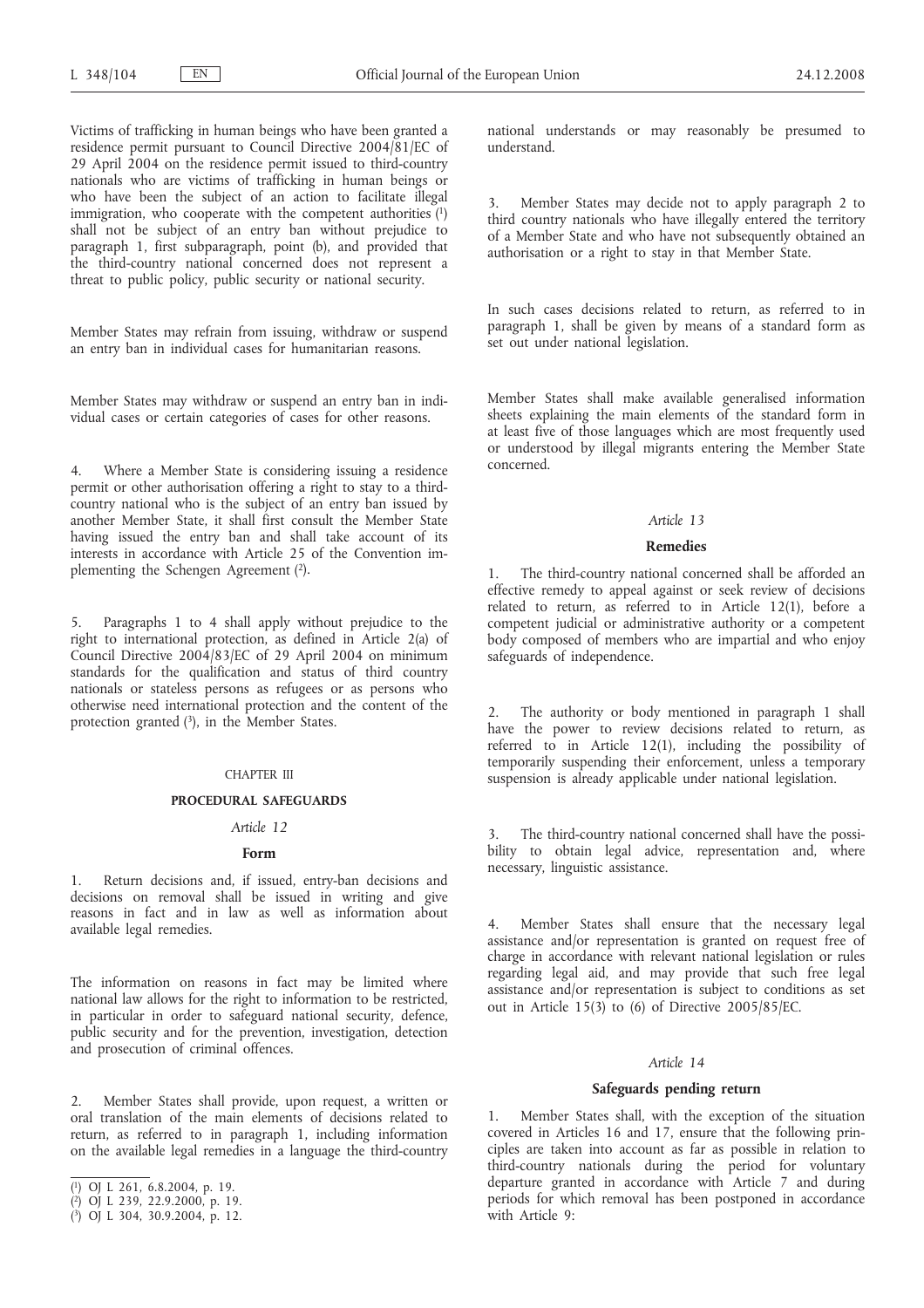- (a) family unity with family members present in their territory is maintained;
- (b) emergency health care and essential treatment of illness are provided;
- (c) minors are granted access to the basic education system subject to the length of their stay;
- (d) special needs of vulnerable persons are taken into account.

2. Member States shall provide the persons referred to in paragraph 1 with a written confirmation in accordance with national legislation that the period for voluntary departure has been extended in accordance with Article 7(2) or that the return decision will temporarily not be enforced.

### CHAPTER IV

### **DETENTION FOR THE PURPOSE OF REMOVAL**

### *Article 15*

### **Detention**

Unless other sufficient but less coercive measures can be applied effectively in a specific case, Member States may only keep in detention a third-country national who is the subject of return procedures in order to prepare the return and/or carry out the removal process, in particular when:

- (a) there is a risk of absconding or
- (b) the third-country national concerned avoids or hampers the preparation of return or the removal process.

Any detention shall be for as short a period as possible and only maintained as long as removal arrangements are in progress and executed with due diligence.

2. Detention shall be ordered by administrative or judicial authorities.

Detention shall be ordered in writing with reasons being given in fact and in law.

When detention has been ordered by administrative authorities, Member States shall:

- (a) either provide for a speedy judicial review of the lawfulness of detention to be decided on as speedily as possible from the beginning of detention;
- (b) or grant the third-country national concerned the right to take proceedings by means of which the lawfulness of detention shall be subject to a speedy judicial review to be decided on as speedily as possible after the launch of

the relevant proceedings. In such a case Member States shall immediately inform the third-country national concerned about the possibility of taking such proceedings.

The third-country national concerned shall be released immediately if the detention is not lawful.

3. In every case, detention shall be reviewed at reasonable intervals of time either on application by the third-country national concerned or ex officio. In the case of prolonged detention periods, reviews shall be subject to the supervision of a judicial authority.

4. When it appears that a reasonable prospect of removal no longer exists for legal or other considerations or the conditions laid down in paragraph 1 no longer exist, detention ceases to be justified and the person concerned shall be released immediately.

5. Detention shall be maintained for as long a period as the conditions laid down in paragraph 1 are fulfilled and it is necessary to ensure successful removal. Each Member State shall set a limited period of detention, which may not exceed six months.

6. Member States may not extend the period referred to in paragraph 5 except for a limited period not exceeding a further twelve months in accordance with national law in cases where regardless of all their reasonable efforts the removal operation is likely to last longer owing to:

- (a) a lack of cooperation by the third-country national concerned, or
- (b) delays in obtaining the necessary documentation from third countries.

## *Article 16*

## **Conditions of detention**

Detention shall take place as a rule in specialised detention facilities. Where a Member State cannot provide accommodation in a specialised detention facility and is obliged to resort to prison accommodation, the third-country nationals in detention shall be kept separated from ordinary prisoners.

2. Third-country nationals in detention shall be allowed on request — to establish in due time contact with legal representatives, family members and competent consular authorities.

3. Particular attention shall be paid to the situation of vulnerable persons. Emergency health care and essential treatment of illness shall be provided.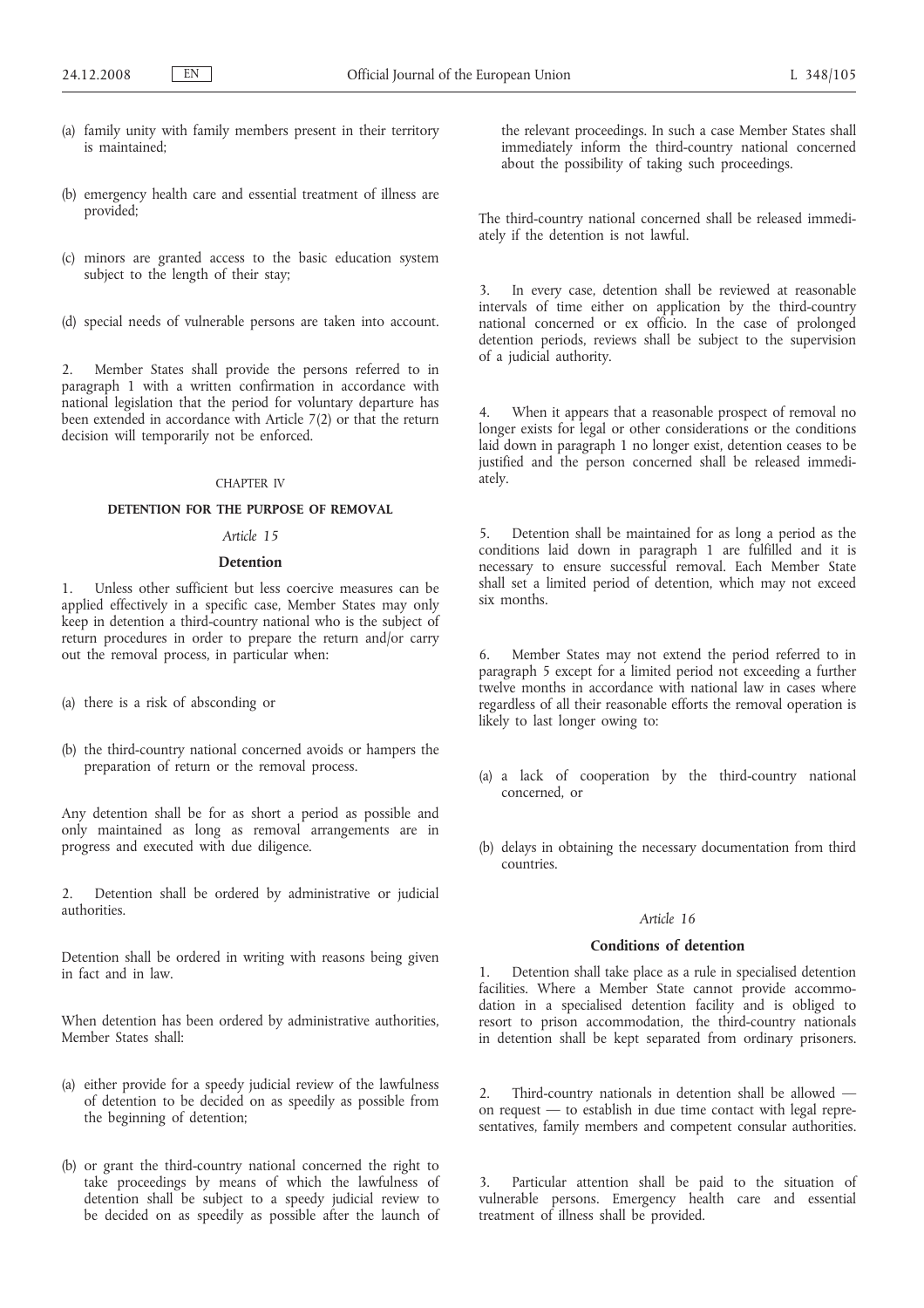Relevant and competent national, international and nongovernmental organisations and bodies shall have the possibility to visit detention facilities, as referred to in paragraph 1, to the extent that they are being used for detaining third-country nationals in accordance with this Chapter. Such visits may be subject to authorisation.

5. Third-country nationals kept in detention shall be systematically provided with information which explains the rules applied in the facility and sets out their rights and obligations. Such information shall include information on their entitlement under national law to contact the organisations and bodies referred to in paragraph 4.

## *Article 17*

#### **Detention of minors and families**

1. Unaccompanied minors and families with minors shall only be detained as a measure of last resort and for the shortest appropriate period of time.

2. Families detained pending removal shall be provided with separate accommodation guaranteeing adequate privacy.

Minors in detention shall have the possibility to engage in leisure activities, including play and recreational activities appropriate to their age, and shall have, depending on the length of their stay, access to education.

4. Unaccompanied minors shall as far as possible be provided with accommodation in institutions provided with personnel and facilities which take into account the needs of persons of their age.

5. The best interests of the child shall be a primary consideration in the context of the detention of minors pending removal.

### *Article 18*

### **Emergency situations**

1. In situations where an exceptionally large number of third-country nationals to be returned places an unforeseen heavy burden on the capacity of the detention facilities of a Member State or on its administrative or judicial staff, such a Member State may, as long as the exceptional situation persists, decide to allow for periods for judicial review longer than those provided for under the third subparagraph of Article 15(2) and to take urgent measures in respect of the conditions of detention derogating from those set out in Articles 16(1) and  $17(2)$ .

2. When resorting to such exceptional measures, the Member State concerned shall inform the Commission. It shall also inform the Commission as soon as the reasons for applying these exceptional measures have ceased to exist.

3. Nothing in this Article shall be interpreted as allowing Member States to derogate from their general obligation to take all appropriate measures, whether general or particular, to ensure fulfilment of their obligations under this Directive.

#### CHAPTER V

## **FINAL PROVISIONS**

### *Article 19*

### **Reporting**

The Commission shall report every three years to the European Parliament and the Council on the application of this Directive in the Member States and, if appropriate, propose amendments.

The Commission shall report for the first time by 24 December 2013 and focus on that occasion in particular on the application of Article 11, Article 13(4) and Article 15 in Member States. In relation to Article 13(4) the Commission shall assess in particular the additional financial and administrative impact in Member States.

#### *Article 20*

#### **Transposition**

1. Member States shall bring into force the laws, regulations and administrative provisions necessary to comply with this Directive by 24 December 2010. In relation to Article 13(4), Member States shall bring into force the laws, regulations and administrative provisions necessary to comply with this Directive by 24 December 2011. They shall forthwith communicate to the Commission the text of those measures.

When Member States adopt those measures, they shall contain a reference to this Directive or be accompanied by such a reference on the occasion of their official publication. Member States shall determine how such reference is to be made.

Member States shall communicate to the Commission the text of the main provisions of national law which they adopt in the field covered by this Directive.

#### *Article 21*

## **Relationship with the Schengen Convention**

This Directive replaces the provisions of Articles 23 and 24 of the Convention implementing the Schengen Agreement.

### *Article 22*

### **Entry into force**

This Directive shall enter into force on the twentieth day following that of its publication in the *Official Journal of the European Union*.